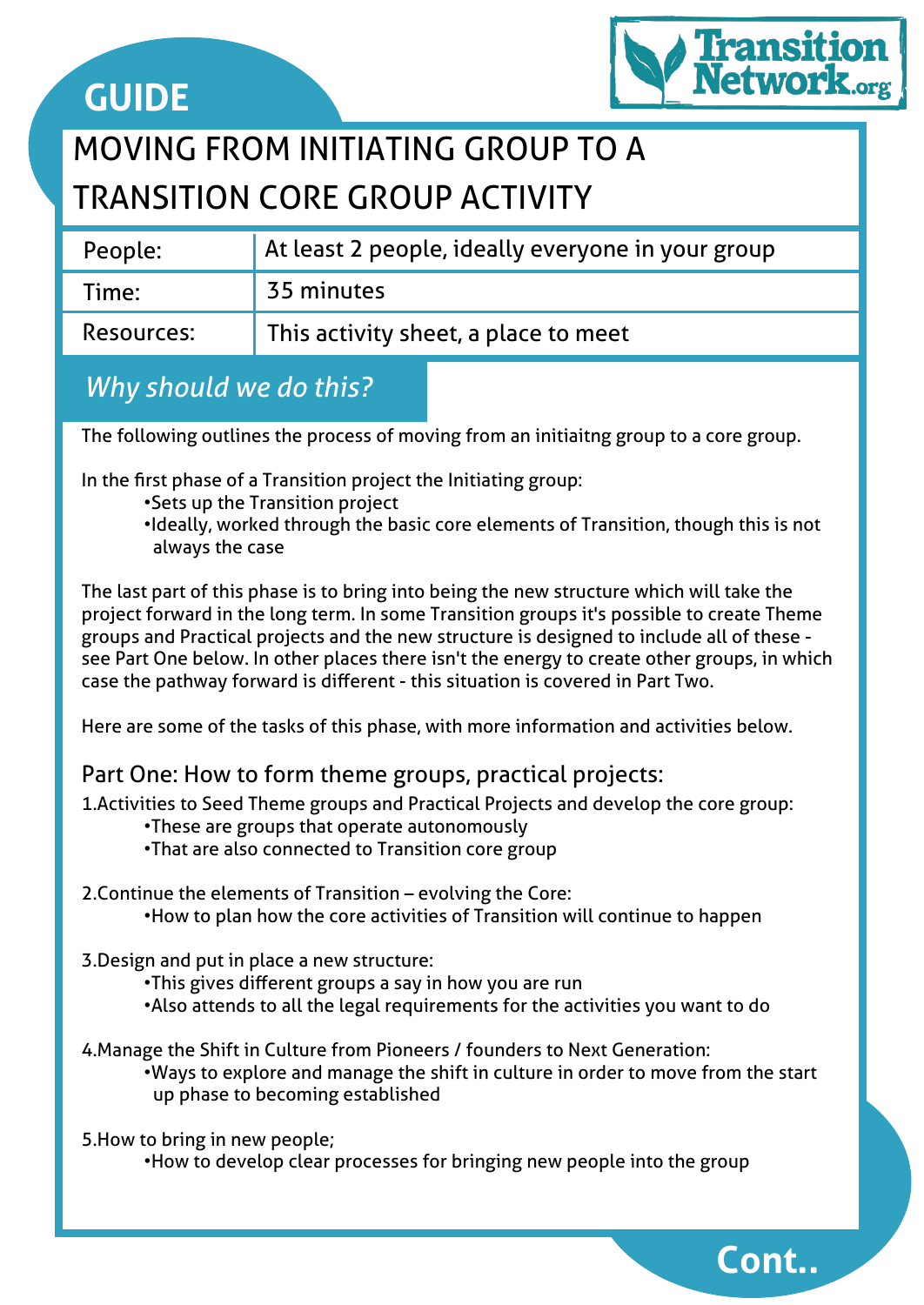

**Cont..**

Part Two: What to do if you can't get theme or projects to form and how to continue transition.

1.How to carry on Transition if it is difficult to get projects or theme groups up and running 2.What if everyone's gone off to do projects and there's no one at the centre? •What to do if all members of the core group are doing projects

The phases where theme groups and practical projects form:

## DELIVERING TRANSITION IN COMMUNITY



### Activities to Seed Theme groups and Practical Projects

The most important thing to do first is to find and invite people who can help with this shift, and have the energy and skills to take the project forward. One of the best ways to do this is through developing seed projects and theme groups.

To develop these Seed projects and Theme groups put on events with speakers, films, or Eco-fairs. At these events or soon after run some public Open Space sessions (this short film explains open space) which are brilliant for getting groups of people with energy to have the conversations which lead to action, ensure you:

- •Have time at the end of open space for discussions
- •Discuss the next steps of the group
- •Agree the details of the first meeting of a continuing group

See the Community Engagement core element for guides to help you with all of this here: www.transitionnetwork.org/support/community-engagement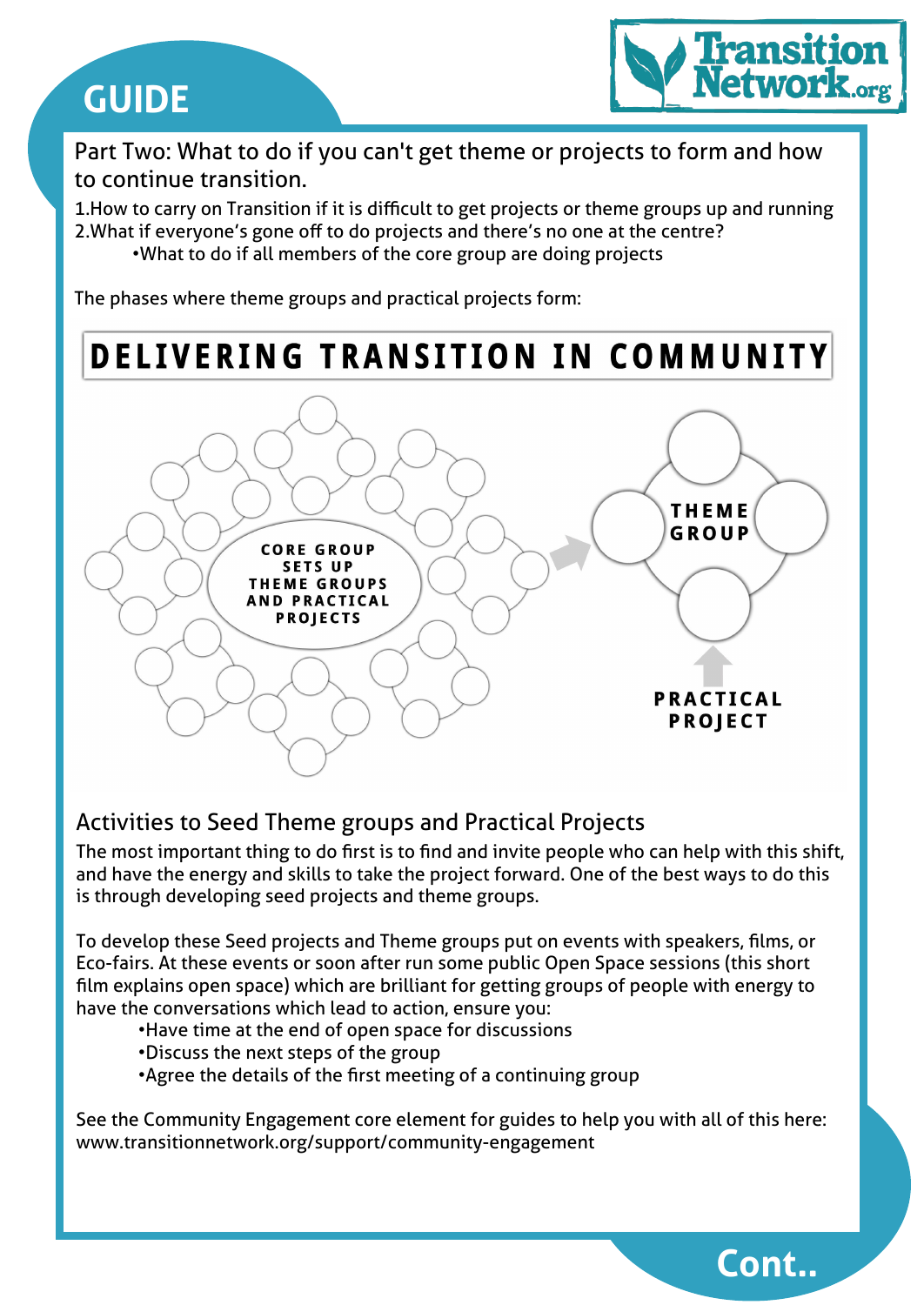



**Cont..**

Some Theme groups and projects are set up by individuals in the following ways.

- •Invitation by the Initiating group
- •They do it spontaneously!
- •Initiator starts the group in a similar way to Transition by putting on events or a launch and inviting people to set up a group
- •Putting on a "Transition Dragon's Den" [Totnes example are there others?] or projects marketplace where people present ideas to an audience interested in supporting local projects – with money, time, space, advice, skills and so on
- •Existing projects might also like to be connected with Transition in some way because they could use your help – but be careful about bringing two different visions and cultures together!

#### Continue the elements of Transition – evolving the Core

The new Transition structure needs a slightly different version of the elements of the animal to develop. The "Strengthening" section of Project Support has more information on this.

The Core of the project needs particular care, or all the energy will move out into projects (see below). This is fine – but it means there is limited new energy coming into the whole Transition initiative to sustain its energy and possibly growth.

You need to consider who will:

- •Continue to put on events
- •Connect with the media
- •Hold key relationships with other community organisations?

Often the initiating group evolves into a supporting group which provides these "services" to all the other groups, taking on the following new roles:

- •Coordinating activities to avoid clashes and duplication
- •Looking for synergies and opportunities
- •Developing a guiding strategy that works for all
- •Taking care of the well being of the whole

#### Design and put in place a new structure

Principles for designing a structure for your organisation:

•Takes care of legal requirements including:

- oFinancial responsibilities oInsurance oHealth and safety oChild protection oPersonal liability oOther legal responsibilities
- •Gives those affected by decisions a say in making them
- •Creates ways to be accountable and transparent about its activities to those within it, and those it serves outside
- •Balances transparency with enough privacy to create internal safety for discussions and process and maintains some continuity while allowing in new ideas, people, and ways of doing things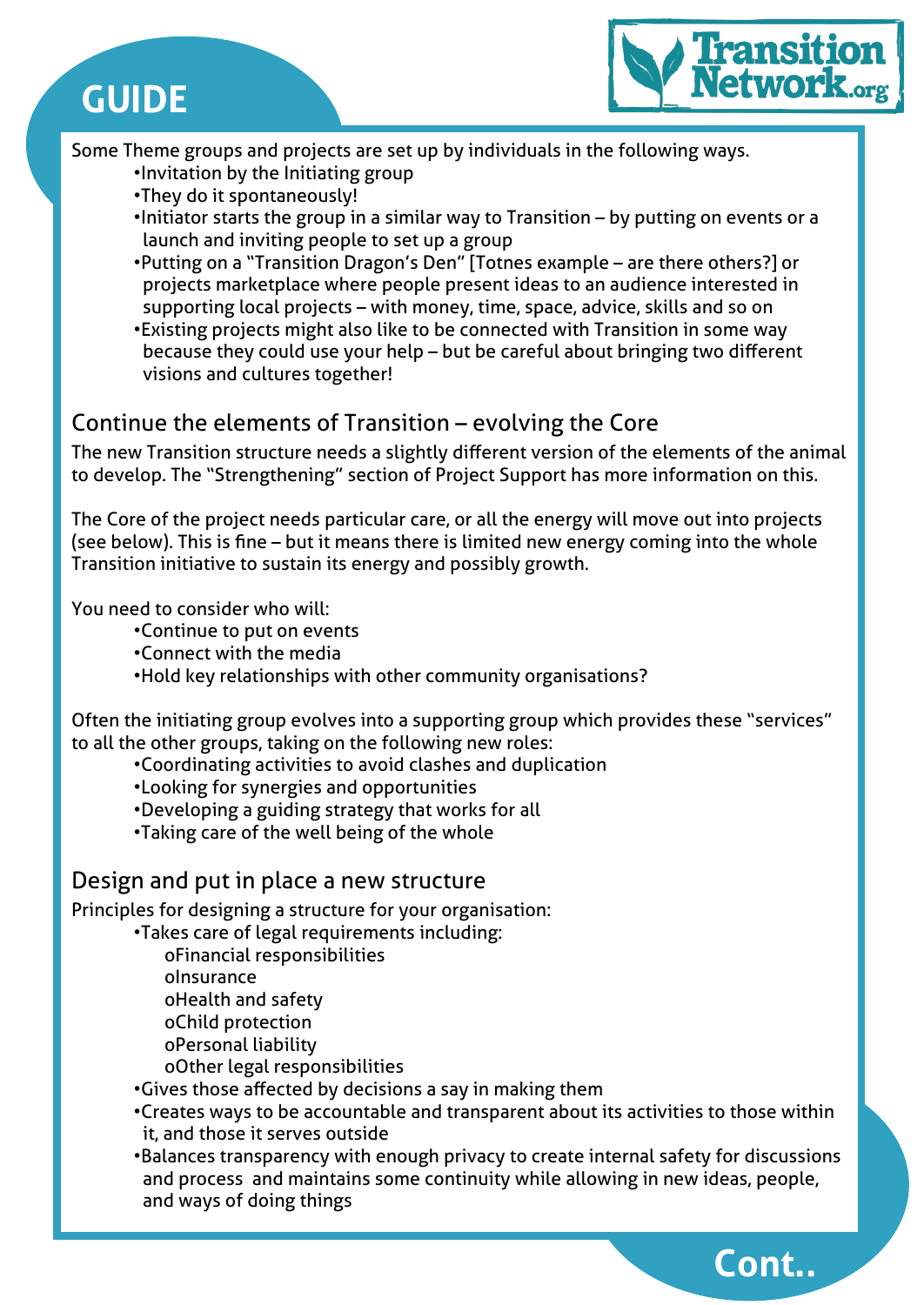

**Cont..**

## Manage the Shift in Culture from Pioneers / founders to Next Generation

This is the stage where:

- •Founders of a project let go
- •They may step back altogether or increasingly hand over the running of a project to the next wave of people
- •This is a key make or break phase in many organisations

#### Some issues to think about to help this to happen well:

Founders at some point need to let go and hand over or share power and control with new members:

- •Without this, new members are likely to feel frustrated and limited
- •It can help founders to know that this last part of their work could be the most important – to create a self sustaining organisation which can stand without them

Often there is a shift in the vision as the founders let go:

- •Sometimes it's a power struggle, sometimes it's peaceful
- •There can be a feeling that the first radical vision is watered down somehow
- •Sometimes a gentler version of the vision is needed so that it appeals to more people
- •Sometimes the world has moved on, and it needs to be expressed differently to be relevant

## Tell and honour the history:

This could be a long "timeline" on a roll of lining paper;

- •Mark the years on it
- •Use words or images to record what has happened
- •Make sure everyone's joining date is marked on
- •Add all significant events, internal and wider
- •Take time to reflect together on the journey
- •Celebrate the achievements, learning's and changes

You could also stand in a line with "longest serving" at one end, and "newest" at the other.

- •Ask what do people appreciate about those in another part of the line
- •A healthy organisation will have the whole line filled, and all are able to see the value of the others
- •Have an open conversation about how it is to be a new member in this group
- •Ask the pioneers how is it to have set it up and how they feel about letting go
- •Some groups create process or ritual for handing over the reins, so the moment of some letting go and stepping up is officially marked
- •Vision how it will be when this has happened really well
- •Have each person describe one thing that will be different about how they do things
- •It can be helpful to have external facilitation for this process if there are charged feelings about it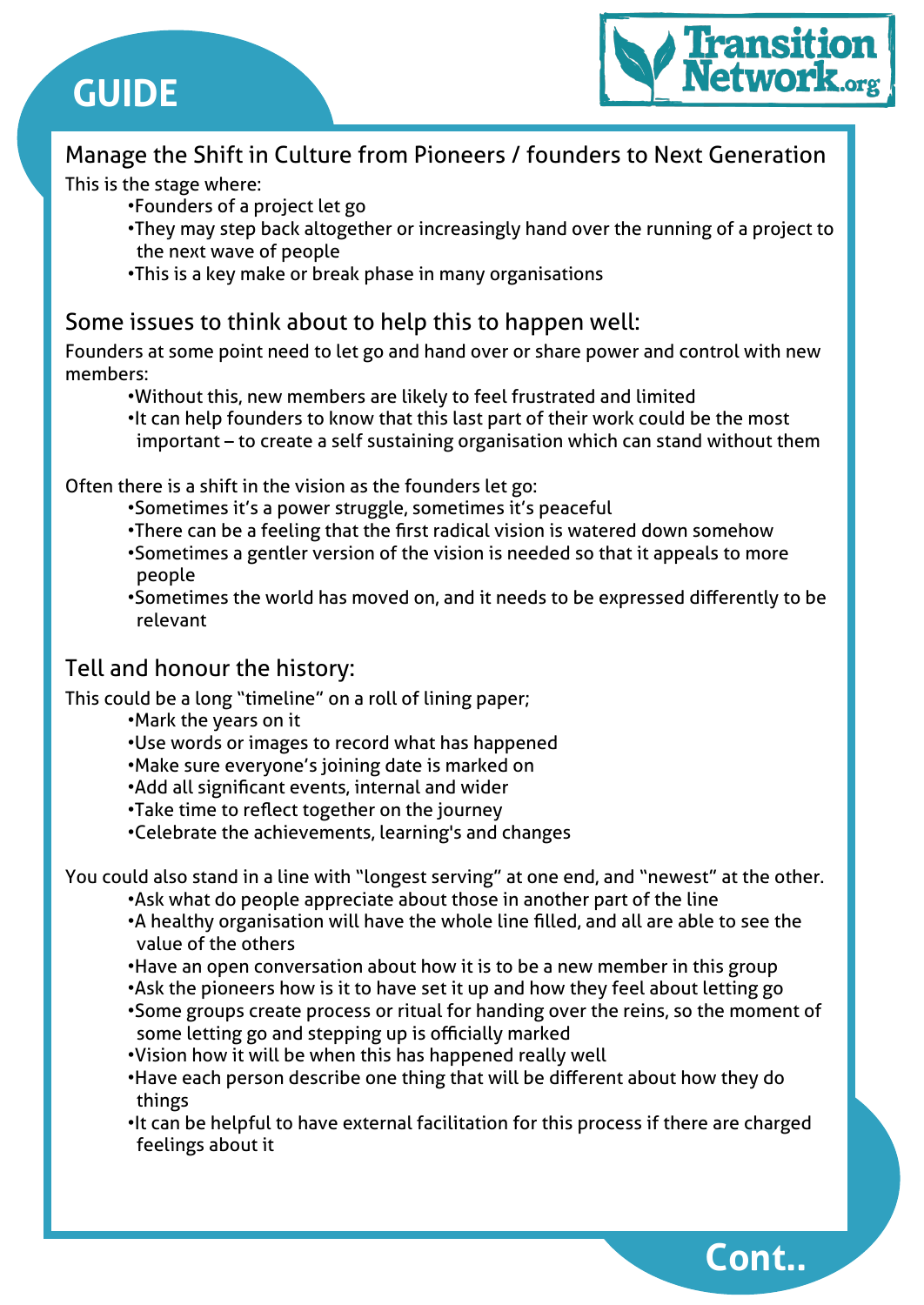



**Cont..**

Often when an organisations starts up:

•It runs on goodwill

•People are responding to whatever is needed at that moment in time •Informal understandings are developed within an often small and committed team

As it becomes established and new people join it helps to empower new people by creating an induction pack which:

•Explains how things are done

•Outlines the history of the group

This may feel frustrating and slow to the original group, but it can help Transition to run more smoothly.

A useful tip is for early members of a group to remember:

As pioneers they're the kind of people who see something that needs doing and step in to do it. People who join later may be less confident and need to be actively invited or supported to step up to taking responsibility.

#### How to bring in new people

New people will approach you to get involved with your Transition through your awareness raising activities, or you can actively seek to recruit people. The following explains how to ease new volunteers in.

Some things that help new people to find their feet and pick up responsibility instead of waiting at the edge, or leaving..

Give them an induction pack that explains the basic structure and procedures of the organisation include:

•Basic structures of the organisation:

oWho is in what role and what they do

oHow finances are dealt with

oWhat form of structure the organisation is, i.e. charity, social enterprise etc.

- •How decision are made and recorded and followed up
- •How meetings are run, including agenda setting, ground rules, roles, location etc.

Supporting new volunteers:

- •Having a person who greets and meets new volunteers initially and acts as a contact for them is a good way of getting new people engaged
- •They can answer any questions they may have and explain how things work outside of a general meeting and support them into the group

Sometimes you may want to specifically recruit someone with specific skills:

•Identify the skills and experience

•Actively find someone in your networks, or by advertising

•You can do this for trustees, core group members, volunteers, helpers as well as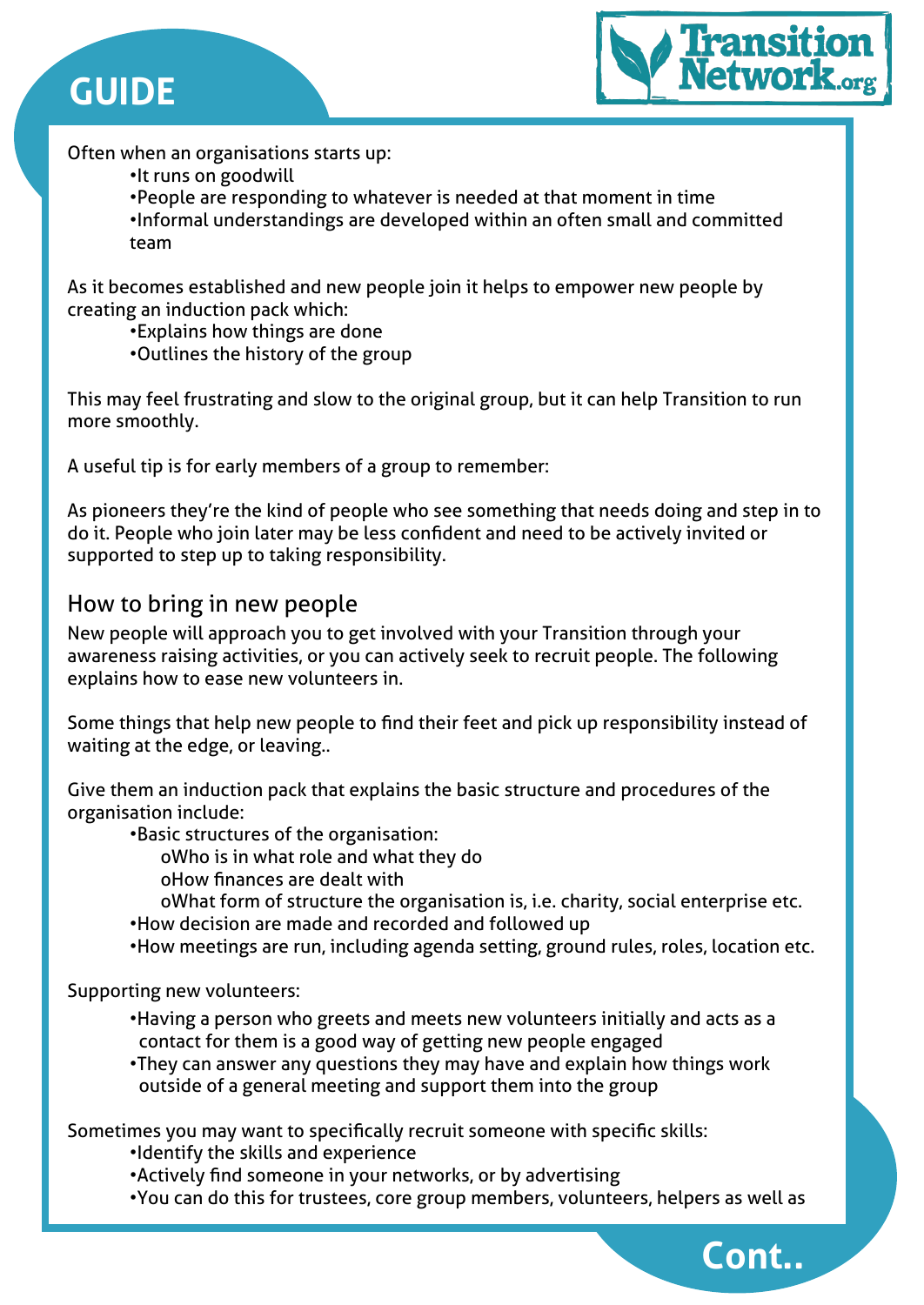

**Cont..**

When new people take on roles, be very clear about:

- •What role is needed or being handed over
- •The skills and time commitment
- •How the handover will happen
- •If possible produce a volunteer description document for the role

Ways to bring the new person into the role:

- •The person holding the role gives notice they will stand down
- •Define as much about the role as possible when this happens
- •It may take more than one person to replace them, sharing out the tasks
- •Then invite others to step into some or all of the role

Important to remember:

- •Bringing new people in takes time
- •In the long run new members is the only thing that makes a group sustainable
- •Don't let the pressure of "doing" stuff get in the way of supporting new people to be effective and happy

### What if we can't get projects or theme groups started?



In many places it's not possible to get enough people active to do this. Ideas for continuing Transition without them are…

The Initiating group becomes the Core group

- •The Core group often decides where to put its energy by:
	- oResponding to what's happening in the community
	- oDeciding what group members have the energy for and an interest in oThere is no right programme for any Transition Initiative – you are the best people to decide what to do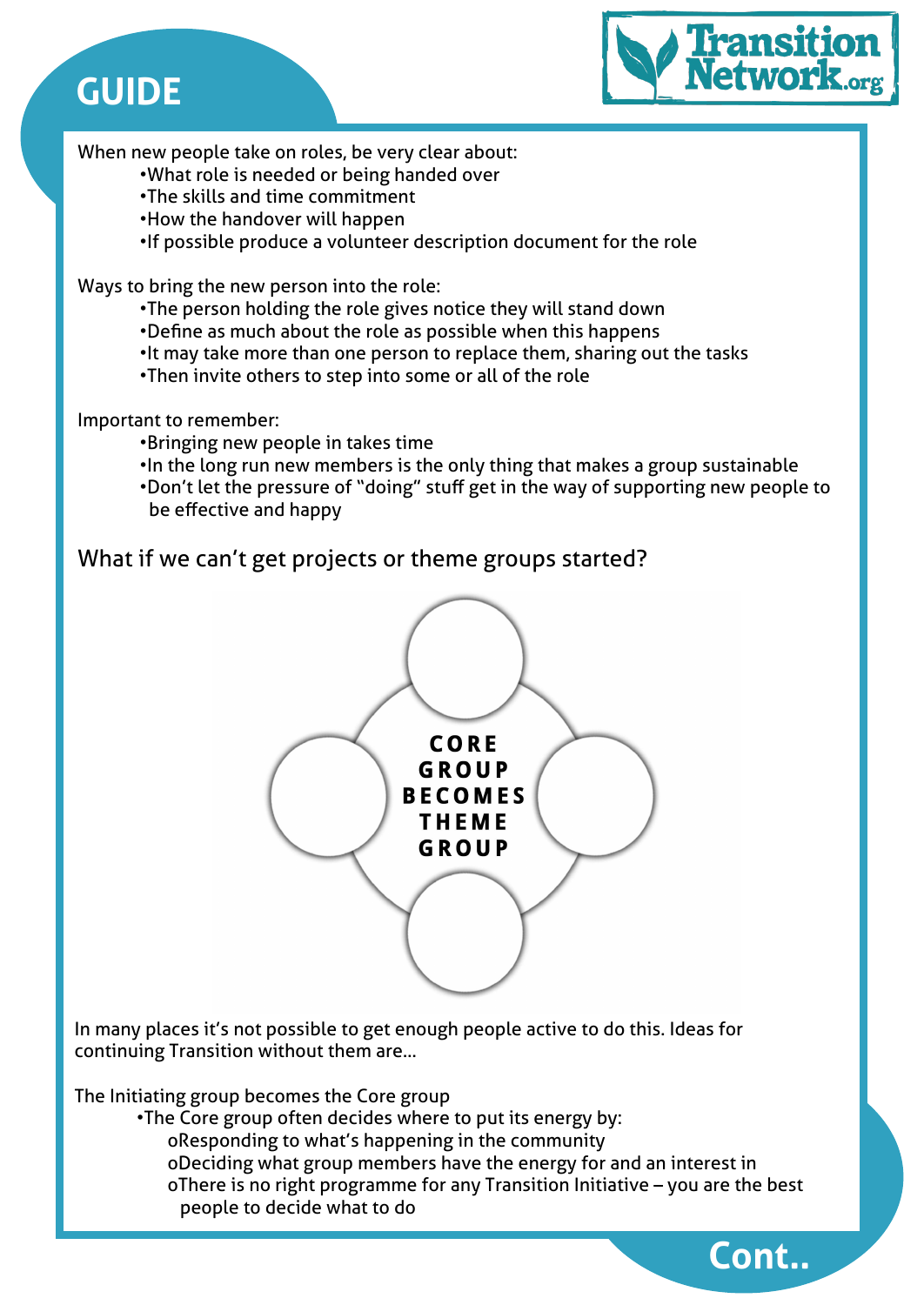

Often the group does activities from phase 2 of Transition one at a time, such as:

- •Putting on awareness raising events, Reskilling or other workshops, to bring in new people and energy
- •Offering training, talks or information about Transition to other organisations or events
- •Running practical projects such as:
	- oSetting up a community garden
	- oPlanting trees
	- oDoing a bulk buy of solar panels (or a hundred other things!!)..
	- oThese might be projects which get funding and and generates some paid work

•Taking time to consolidate by: oCheck on energy levels oRecruiting new members and deepen together oRethinking groups purpose and vision by thinking about: oWhat's our purpose? oWhat are our agreements? oHow do new people come in, and how do we welcome them? oHow are our relationships with others in our place? oHow is our personal and group resilience? oWhat could we improve about how we work together?

### What if everyone's gone off to do projects and no one's at the centre?